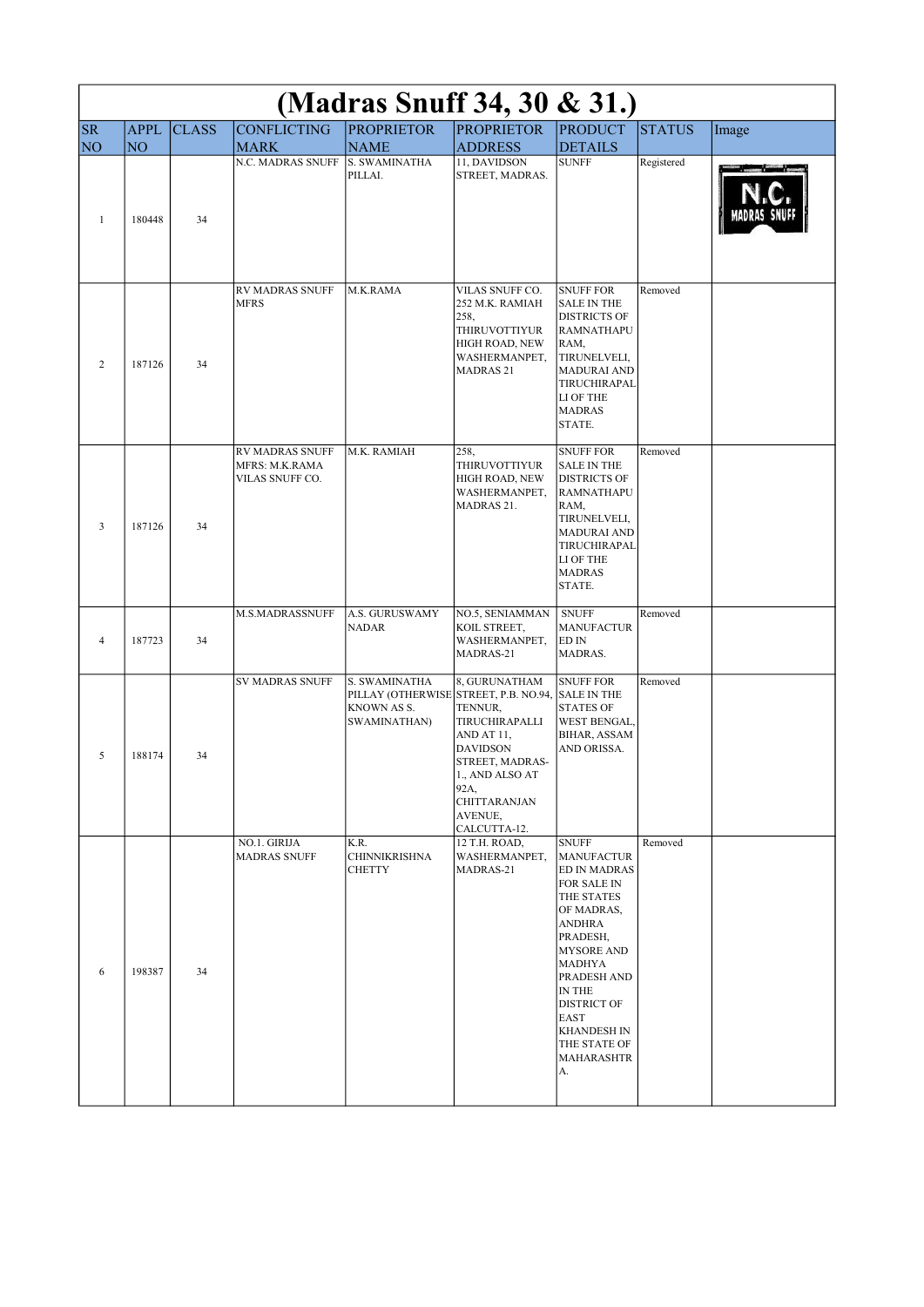| $7\phantom{.0}$<br>8 | 199583<br>200184 | 34<br>34 | N. V. S. MADRAS<br><b>SNUFF</b><br><b>MADRAS SNUFF</b>     | N. V. S. MURUGAVEL WASHERMANPET,<br><b>NADAR</b><br>N.V.S.P.SHUNMUGA<br><b>VALE</b> | <b>MADRAS 21</b><br>WASHERMANPET,<br>MADRAS 21.                                                                                                                        | <b>SNUFF MADE</b><br><b>IN MADRAS</b><br>FOR SALE IN<br>THE STATES<br>OF MADRAS,<br>ANDHRA<br>PRADESH,<br><b>MYSORE AND</b><br>KERALA.<br><b>SNUFF MADE</b><br>IN MADRAS | Removed<br>Removed |                          |
|----------------------|------------------|----------|------------------------------------------------------------|-------------------------------------------------------------------------------------|------------------------------------------------------------------------------------------------------------------------------------------------------------------------|--------------------------------------------------------------------------------------------------------------------------------------------------------------------------|--------------------|--------------------------|
| 9                    | 225159           | 34       | N.C.MADRAS SNUFF                                           | S. SWAMINATHA<br>PILLAI                                                             | NO. 8,<br><b>GURUNATHAN</b><br>STREET, P.B. NO.<br>94, TENNUR,<br>TIRUCHIRAPALLI -<br>1, SOUTH INDIA;<br>AND NO. 11,<br>DIVIDSON STREET,<br>P.B. NO. 145,<br>MADRAS 1. | <b>SNUFF</b>                                                                                                                                                             | Registered         |                          |
| 10                   | 325854           | 34       | <b>MADRAS SNUFF</b>                                        | E.T.SANGAMA<br><b>NAICKER</b>                                                       | NO.7, SIDCO<br><b>INDUSTRIAL</b><br>ESTATE, THENI -<br>625 531, THENI<br>DISTRICT, TAMIL<br>NADU.                                                                      | <b>SNUFF FOR</b><br><b>SALE IN THE</b><br><b>STATE OF</b><br><b>TAMIL NADU</b><br>AND KERALA.                                                                            | Registered         |                          |
| 11                   | 466989           | 34       | <b>MADRAS SNUFF</b>                                        | <b>ARUMUGAM</b><br>RAMAMURTHY                                                       | 4, CASA MAJOR<br>ROAD, EGMORE,<br>CHENNAI-600 008.                                                                                                                     | <b>SNUFF</b>                                                                                                                                                             | Registered         |                          |
| 12                   | 525044           | 34       | <b>SRIRENUKA</b><br>MADRAS SNUFF label<br>with monogram    | K. RAJ KUMARI                                                                       | NO.15, DR. R. K.<br>NAGAR, 3 RD<br>STREET,<br>KORUKKUPET,<br>MADRAS - 600 021.                                                                                         | SNUFF included<br>in class 34.                                                                                                                                           | Removed            |                          |
| 13                   | 535987           | 34       | <b>MADRAS SNUFF</b><br>$(S.V.S.)$ (HINDI)                  | <b>KANNAN</b><br><b>GOPIKRISHNAN</b>                                                | NO.12, DR.<br><b>RADHAKRISHNAN</b><br>NAGAR, 3RD<br>STREET,<br>KORUKKUPET,<br>CHENNAI - 600 021.                                                                       | SNUFF for sale<br>in the state of<br>tamil nadu,<br>kerala, karnataka,<br>andhra pradesh<br>and maharashtra.                                                             | Registered         |                          |
| 14                   | 553568           | 34       | T.G.S.MADRAS<br><b>SNUFF</b>                               | <b>T.GNANA SEKHAR</b>                                                               | SNUFF, 151,<br><b>ROYAPETTAN</b><br>HIGH ROAD, LUZ,<br>MYLAPORE,<br>MADRAS-600 004.                                                                                    | <b>SNUFF</b>                                                                                                                                                             | Abandoned          |                          |
| 15                   | 656821           | 34       | TRS MADRAS SNUFF                                           | S.THIRUMALAI                                                                        | M.G.S.INTERNATIO<br>NAL 2ND FLOOR,<br>180, BRODADWAY<br>MADRAS-600108.                                                                                                 | <b>MARKETING</b><br>SNUFF.                                                                                                                                               | Abandoned          |                          |
| 16                   | 702023           | 34       | <b>LANGAR BRAND</b><br><b>MADRAS SNUFF</b>                 | MD. HYDER                                                                           | <b>RANGANYAKULAP</b><br>ET, NELLORE, A.P.                                                                                                                              | <b>SNUFF</b>                                                                                                                                                             | Abandoned          |                          |
| 17                   | 804030           | 34       | <b>KAMSONS MADRAS</b><br><b>SNUFF (DEVICE)</b>             | K. A. FAZLUR<br><b>REHMAN</b>                                                       | 3, BIG BAZAAR<br>STREET,<br>TIRUPATTUR - 635<br>602, TAMIL NADU.                                                                                                       | <b>SNUFF</b><br><b>INCLUDED IN</b><br>CLASS 34.                                                                                                                          | Registered         | <b>MISONS MADDES SNU</b> |
| 18                   | 816132           | 34       | <b>RUBY MADRAS</b><br>SNUFF (LABEL WITH<br>OTHER LANGUAGE) | A. V. VARADARAJAN 82 - A, FOURTH                                                    | MAIN ROAD,<br>GANDHINAGAR,<br>ADYAR, CHENNAI -<br>600 020, SOUTH<br>INDIA.                                                                                             | SNUFF,<br><b>INCLUDED IN</b><br>CLASS 34                                                                                                                                 | Removed            |                          |
| 19                   | 820839           | 34       | <b>TTS MADRAS</b><br>SNUFF, MAN(DEVICE) AYYANADAR          | THIRUTHANGAL<br>SELVARAJ<br>CHELLAYA                                                | NO. 807, P. H.<br>ROAD, KILPAUK,<br>CHENNAI - 600 010.                                                                                                                 | <b>SNUFF AND</b><br>TOBACCO<br>PRODUTS,<br>INCLUDED IN<br>CLASS 34.                                                                                                      | Registered         |                          |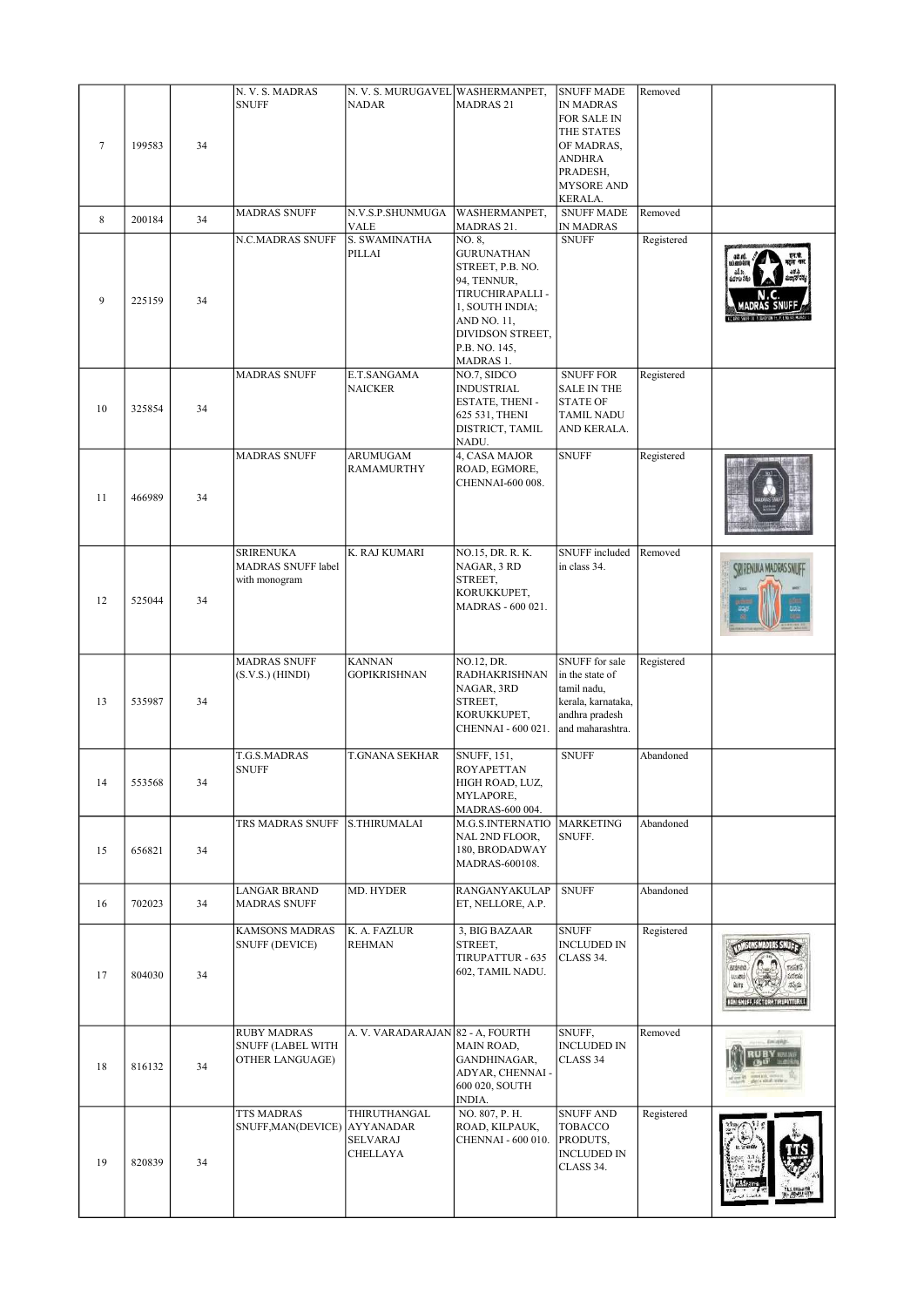|    |         |    | <b>S.S.S. MADRAS</b>                                          | <b>KAMAL DEB</b>                          | N.S.RAOD PO                                                                                                 | snuff                                                        | Abandoned  |                 |
|----|---------|----|---------------------------------------------------------------|-------------------------------------------|-------------------------------------------------------------------------------------------------------------|--------------------------------------------------------------|------------|-----------------|
| 20 | 996129  | 34 | <b>SNUFF</b>                                                  |                                           | <b>HRIDAYPUR DIST</b><br><b>NORTH 24</b><br>PARAGARNSA WB                                                   |                                                              |            |                 |
| 21 | 1295585 | 34 | <b>UMA NO.1 MADRAS</b><br><b>SNUFF (LABEL)</b>                | M. ARUMUGAM                               | 128, KEELMENI<br>VILLAGE,<br><b>CHINNAMBEDU</b><br>(P.O), PONNERI,<br>TALUK - 601 206,<br>TAMIL NADU.       | <b>SNUFF</b><br><b>INCLUDED IN</b><br>CLASS 34.              | Registered |                 |
| 22 | 1295586 | 34 | <b>UMA NO.1 MADRAS</b><br><b>SNUFF (LABEL)</b>                | M. ARUMUGAM                               | <b>KEELMENI</b><br>VILLAGE,<br>CHINNAMBEDU<br>(P.O), PONNERI,<br>TALUK - 601 206,<br>TAMIL NADU.            | <b>SNUFF</b><br><b>INCLUDED IN</b><br>CLASS-34.              | Registered |                 |
| 23 | 1295588 | 34 | <b>UMA MAHESWARI</b><br>NO1 OFFICERS<br><b>MADRAS SNUFF</b>   | M. ARUMUGAM                               | 128, KEELMENI<br>VILLAGE,<br>CHINNAMBEDU<br>(P.O), PONNERI,<br>TALUK - 601 206,<br>TAMIL NADU.              | <b>SNUFF</b>                                                 | Registered |                 |
| 24 | 1295589 | 34 | <b>UMA NO. 1 MADRAS</b><br><b>SNUFF</b>                       | M. ARUMUGAM                               | 128, KEELMENI<br>VILLAGE,<br>CHINNAMBEDU<br>(P.O), PONNERI,<br>TALUK - 601 206,<br>TAMIL NADU.              | <b>SNUFF</b>                                                 | Registered |                 |
| 25 | 1330146 | 34 | NO.1 MADRAS SNUFF MD. ZAHEERUDDIN<br>(DEVICE OF TIGER)        |                                           | PLOT NO 13,<br>DEOSUGUR,<br><b>INDUSTRIAL AREA,</b><br>SHAKTINAGAR,<br>RAICHUR DIST,<br>KARNATAKA.          | <b>SNUFF</b><br><b>INCLUDED IN</b><br>CLASS 34.              | Registered | MADRAS SNUFF    |
| 26 | 1557122 | 34 | CHEETA FIGHT<br><b>MADRAS SNUFF</b><br>(LABEL)                | MOHD. MAHMOOD                             | D.NO. 5-9-27/A,<br><b>BEHIND SHASHI</b><br>MAHAL TALKIES,<br>NETAJI NAGAR,<br><b>RAICHUR</b><br>(KARNATAKA) | <b>SNUFF</b>                                                 | Opposed    | <b>Stenetzi</b> |
| 27 | 1590524 | 34 | P.V. RAJAN'S<br><b>MADRAS SNUFF</b><br>(LABEL)                | K. J. MANJUNATH                           | 11/35, MANICKA<br>MUDALI STREET,<br>ARAKONAM - 631<br>001, TAMIL NADU.                                      | <b>SNUFF ALL</b><br>ARE<br><b>INCLUDED IN</b><br>THESE CLASS | Registered |                 |
| 28 | 1977220 | 34 | <b>NO.1.SREE KANDA</b><br><b>VILAS MADRAS</b><br><b>SNUFF</b> | <b>KANNAN</b><br><b>GOPIKRISHNAN</b>      | NO.12,<br>DR.RADHAKRISHN<br>AN NAGAR, 3RD<br>STREET,<br>KORUKKUPET,<br>CHENNAI - 600021.                    | <b>SNUFF</b>                                                 | Registered |                 |
| 29 | 2232791 | 34 | Dipak MADRAS<br><b>SNUFF</b>                                  | PRADEEP JYOTHI                            | PLOTNO. 27P KI.<br>A.D.B INDUSTRIAL<br>AREA, SHANKALAP<br>UR, HOSPET-583201                                 | <b>SNUFF</b>                                                 | Registered |                 |
| 30 | 2453166 | 34 | <b>M.S S.D.S MADRAS</b><br><b>SNUFF</b>                       | SHEELA RANII FLAT NO.51, INDUSTRIAL SNUFF | PARK,<br>VENKATACHALAM<br>(M), NELLORE.                                                                     |                                                              | Registered | <b>S.D.S</b>    |